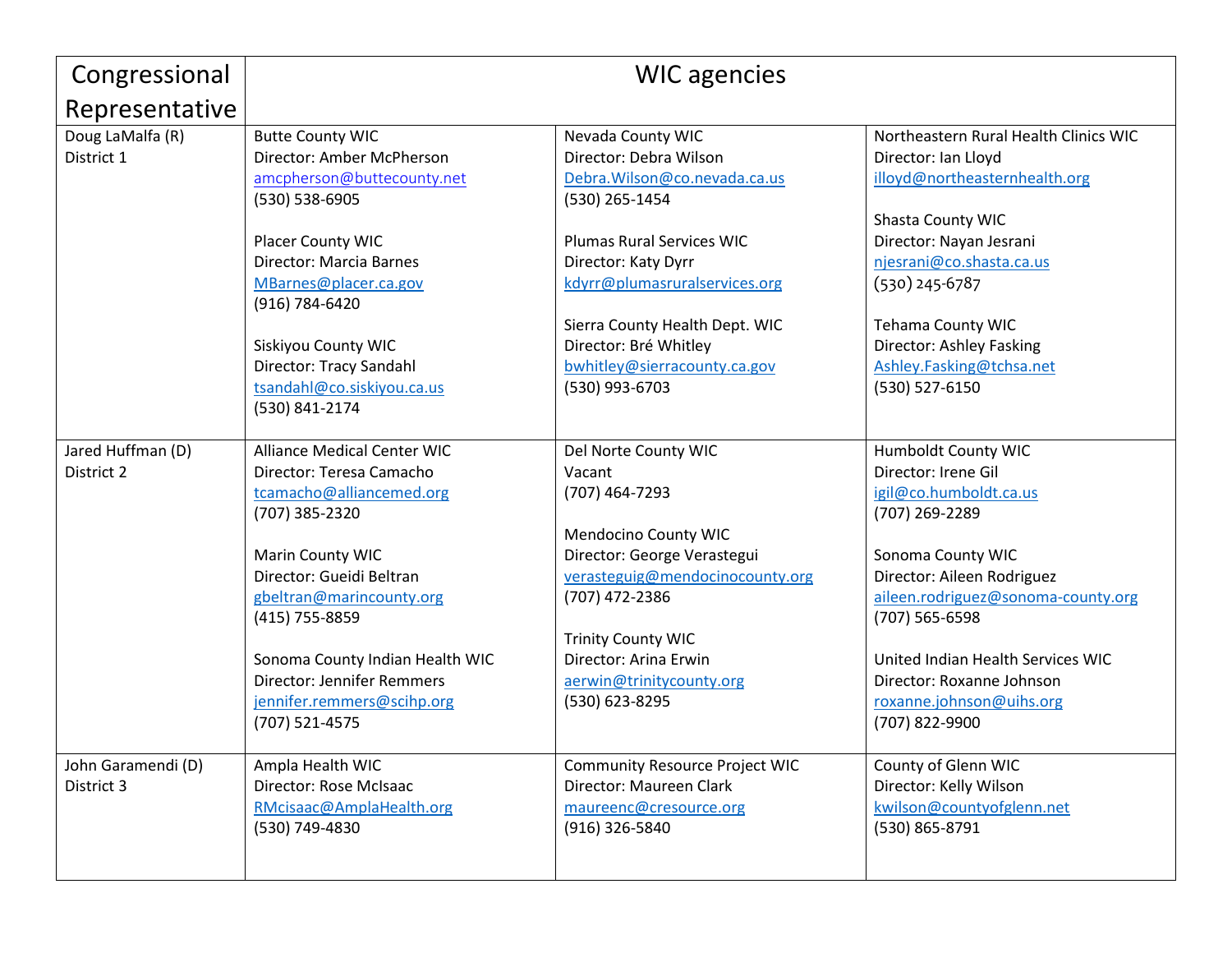|                    | E-Center WIC                          | Solano County WIC                 | <b>Sutter County WIC</b>          |
|--------------------|---------------------------------------|-----------------------------------|-----------------------------------|
|                    | Director: Kim Schott                  | Director: Chris Husing            | Director: Karrie Spencer          |
|                    | kschott@ecenter.org                   | cmhusing@solanocounty.com         | kspencer@co.sutter.ca.us          |
|                    | (707) 263-5253 x16                    | (707) 484-8131                    | (530) 822-7224                    |
|                    |                                       |                                   |                                   |
|                    | Yolo County WIC                       |                                   |                                   |
|                    | Director: Laurie Somerhausen          |                                   |                                   |
|                    | laurie.somerhausen@yolocounty.org     |                                   |                                   |
|                    | (530) 666-8447                        |                                   |                                   |
| Tom McClintock (R) | <b>Community Medical Centers WIC</b>  | El Dorado County WIC              | Madera County WIC                 |
| District 4         | Director: Andrea Weiss                | Director: Ellen Deutsche          | Director: Ilse Arrambide          |
|                    | aweiss@cmcenters.org                  | ellen.deutsche@edcgov.us          | ilse.arrambide@maderacounty.com   |
|                    | (209) 870-5031                        | (530) 621-6170                    | (559) 675-7623                    |
|                    |                                       |                                   |                                   |
|                    | <b>Merced County WIC</b>              | Nevada County WIC                 | Placer County WIC                 |
|                    | Director: Karen Gillian               | Director: Debra Wilson            | Director: Marcia Barnes           |
|                    | kgillian@mercedcaa.org                | Debra. Wilson@co.nevada.ca.us     | MBarnes@placer.ca.gov             |
|                    | (209) 383-4859 x1244                  | (530) 265-1454                    | (916) 784-6420                    |
|                    |                                       |                                   |                                   |
|                    | The Resource Connection WIC           | <b>Tuolumne County WIC</b>        |                                   |
|                    | Director: Sasha Kristoffersen         | Director: Lisa Hieb               |                                   |
|                    | skristoffersen@trcac.org              | lhieb@co.tuolumne.ca.us           |                                   |
|                    | (209) 223-7685 x102                   | (209) 533-7418                    |                                   |
|                    |                                       |                                   |                                   |
| Mike Thompson (D)  | E-Center WIC                          | Napa County WIC                   | Solano County WIC                 |
| District 5         | Director: Kim Schott                  | Director: Jenna Haug Said         | Director: Chris Husing            |
|                    | kschott@ecenter.org                   | Jenna.HaugSaid@countyofnapa.org   | cmhusing@solanocounty.com         |
|                    | (707) 263-5253 x16                    | (707) 253-4272                    | (707) 484-8131                    |
|                    | Sonoma County WIC                     | Sonoma County Indian Health WIC   |                                   |
|                    | Director: Aileen Rodriguez            | <b>Director: Jennifer Remmers</b> |                                   |
|                    | aileen.rodriguez@sonoma-county.org    | jennifer.remmers@scihp.org        |                                   |
|                    | (707) 565-6598                        | (707) 521-4575                    |                                   |
|                    |                                       |                                   |                                   |
| Doris Matsui (D)   | <b>Community Resource Project WIC</b> | Sacramento County WIC             | Yolo County WIC                   |
| District 6         | Director: Maureen Clark               | Director: Amelia Schendel         | Director: Laurie Somerhausen      |
|                    | maureenc@cresource.org                | SchendelA@SacCounty.net           | laurie.somerhausen@yolocounty.org |
|                    | (916) 326-5840                        | (916) 875-2128                    | (530) 666-8447                    |
|                    |                                       |                                   |                                   |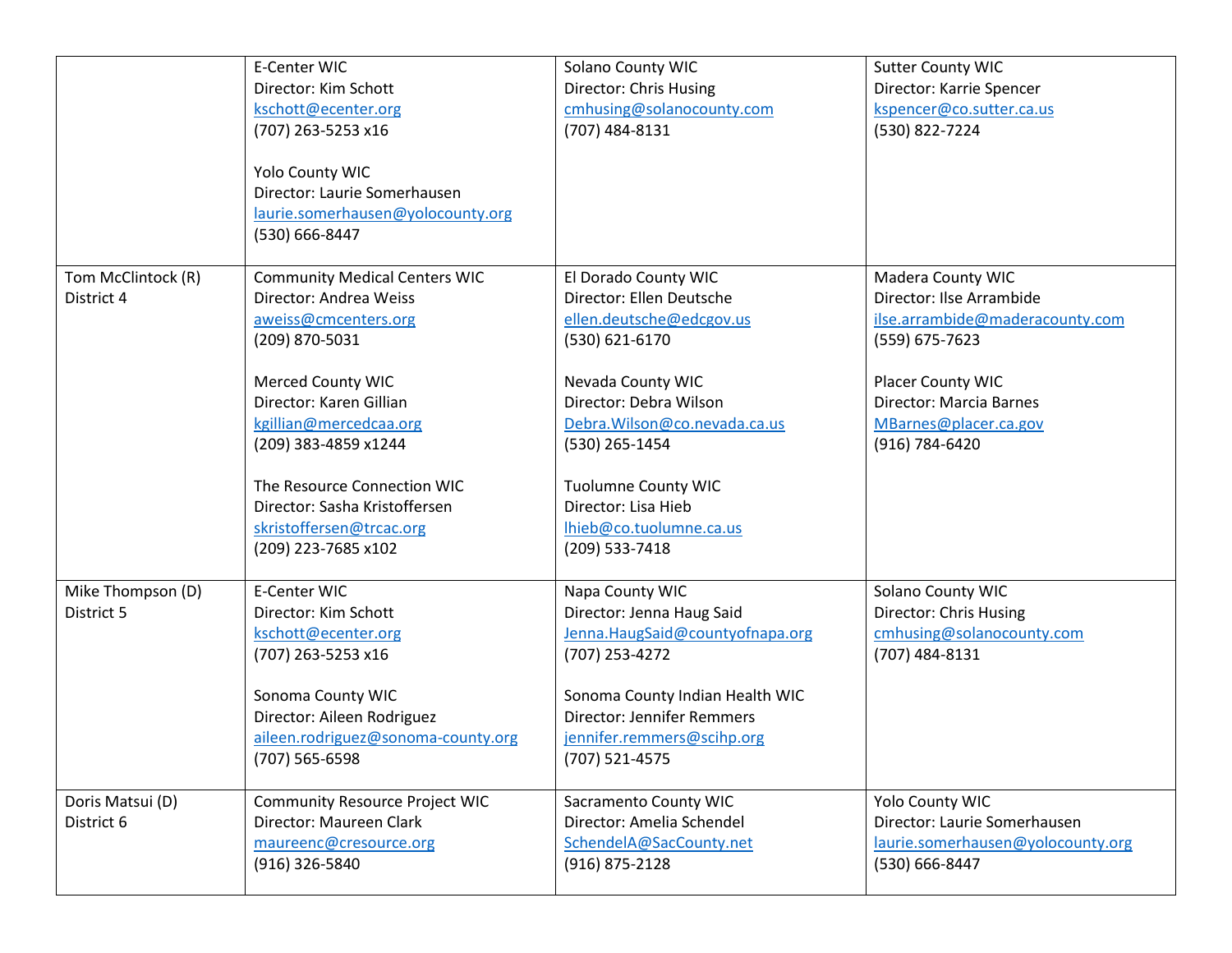| Ami Bera (D)        | <b>Community Resource Project WIC</b>  | <b>Sacramento County WIC</b>   |                                       |
|---------------------|----------------------------------------|--------------------------------|---------------------------------------|
| District 7          | Director: Maureen Clark                | Director: Amelia Schendel      |                                       |
|                     | maureenc@cresource.org                 | SchendelA@SacCounty.net        |                                       |
|                     | (916) 326-5840                         | (916) 875-2128                 |                                       |
|                     |                                        |                                |                                       |
| Jay Obernolte (R)   | Community Action Partnership of Kern   | Inyo County WIC                | Mono County WIC                       |
| District 8          | <b>WIC</b>                             | Director: April Eagan          | Director: Stephanie Riley Stai        |
|                     | Director: Lorna Speight                | aeagan@inyocounty.us           | srileystai@mono.ca.gov                |
|                     | Ispeigh@capk.org                       | 760-872-1887                   | 760-924-4610                          |
|                     | (661) 327-3074                         |                                |                                       |
|                     |                                        | San Bernardino County WIC      | Toiyabe Indian Health Project WIC     |
|                     | Riverside/San Bernardino Indian Health | Director: Heather Wellons-Blum | Director: Irene Mason                 |
|                     | Services WIC                           | hblum-wellons@dph.sbcounty.gov | irene.mason@toiyabe.us                |
|                     | Director: Afua Gyaami-Khumalo          | 909-388-5669                   | 760-872-3707                          |
|                     | akhumalo@rsbcihi.org                   |                                |                                       |
|                     | 951-849-4761 x1433                     |                                |                                       |
|                     |                                        |                                |                                       |
| Jerry McNerney (D)  | <b>Community Medical Centers WIC</b>   | Community Resource Project WIC | Contra Costa County WIC               |
| District 9          | Director: Andrea Weiss                 | Director: Maureen Clark        | Director: Raz Moghbel                 |
|                     | aweiss@cmcenters.org                   | maureenc@cresource.org         | raz.moghbel@cchealth.org              |
|                     | (209) 870-5031                         | (916) 326-5840                 | 925-646-5067                          |
|                     |                                        |                                |                                       |
|                     | Delta Healthcare WIC                   | San Joaquin County WIC         |                                       |
|                     | Director: Barinderjeet Bambhra         | Director: Kimberly Smith       |                                       |
|                     | bbambhra@deltahealthcare.org           | ksmith2@sjcphs.org             |                                       |
|                     | 209-444-8620                           | 209-468-3286                   |                                       |
|                     |                                        |                                |                                       |
| Josh Harder (D)     | <b>Community Medical Centers WIC</b>   | San Joaquin County WIC         | Stanislaus County Health Services WIC |
| District 10         | Director: Andrea Weiss                 | Director: Kimberly Smith       | Director: Heather Duvall              |
|                     | aweiss@cmcenters.org                   | ksmith2@sjcphs.org             | hduvall@schsa.org                     |
|                     | (209) 870-5031                         | 209-468-3286                   | 209-525-4804                          |
|                     |                                        |                                |                                       |
| Mark DeSaulnier (D) | Contra Costa County WIC                |                                |                                       |
| District 11         | Director: Raz Moghbel                  |                                |                                       |
|                     | raz.moghbel@cchealth.org               |                                |                                       |
|                     | 925-646-5067                           |                                |                                       |
|                     |                                        |                                |                                       |
|                     |                                        |                                |                                       |
|                     |                                        |                                |                                       |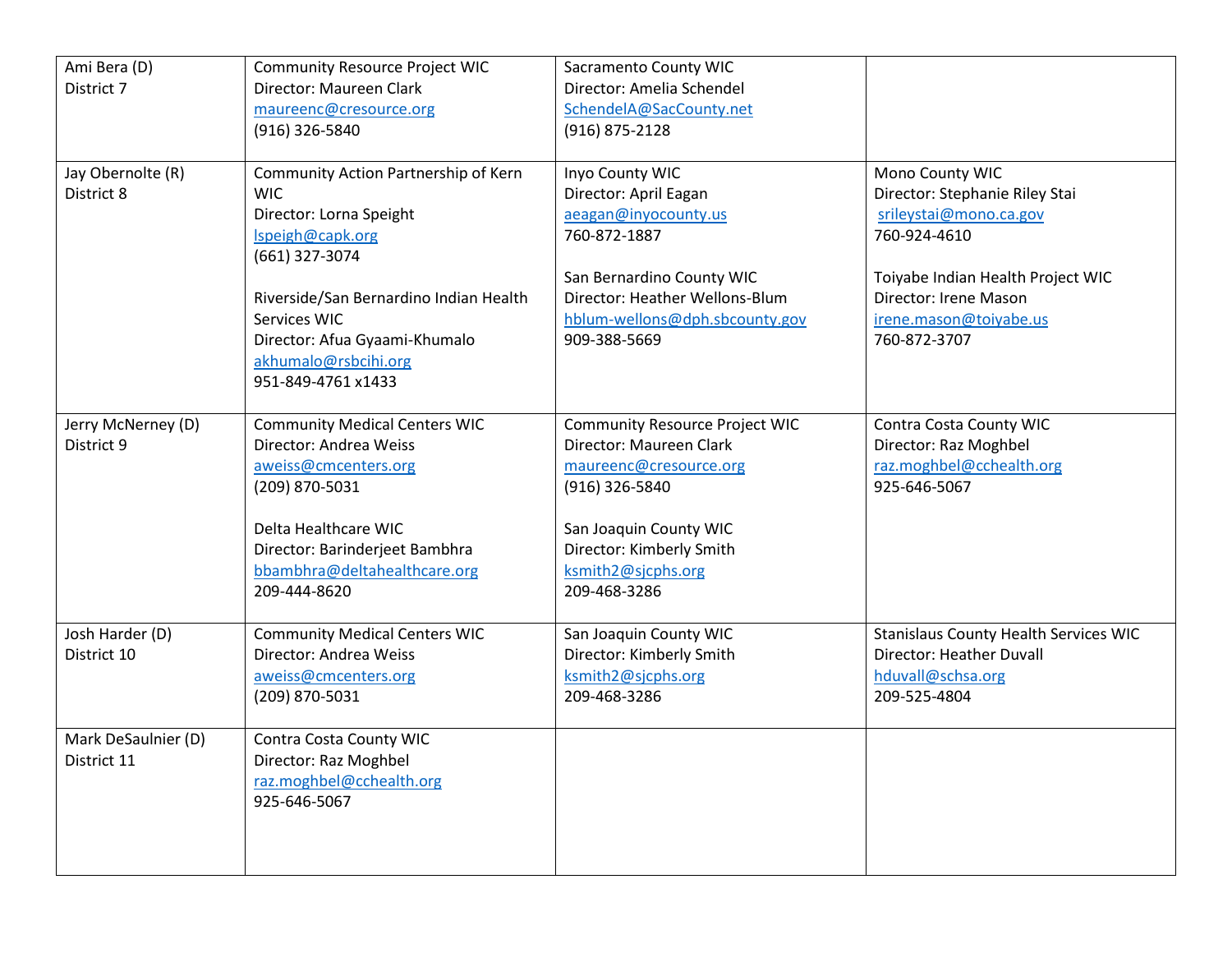| Nancy Pelosi (D)  | Native American Health Centers WIC  | San Francisco City & County WIC  |                                 |
|-------------------|-------------------------------------|----------------------------------|---------------------------------|
| District 12       | Director: Ninoska Ayala             | Director: Priti Rane             |                                 |
|                   | ninoskaa@nativehealth.org           | priti.rane@sfdph.org             |                                 |
|                   | 510-434-5319                        | 415-575-5716                     |                                 |
|                   |                                     |                                  |                                 |
| Barbara Lee (D)   | Alameda County WIC                  | City of Berkeley WIC             | La Clinica de la Raza WIC       |
| District 13       | Director: Kathleen Willkom          | Director: Victoria Lopez         | Director: Veronica Castillo     |
|                   | kathleen.willkom@acgov.org          | vlopez@cityofberkeley.info       | vcastillo@laclinica.org         |
|                   | 510-595-5456                        | 510-981-5360                     | 510-535-5309                    |
|                   | Native American Health Centers WIC  | West Oakland Health Council WIC  |                                 |
|                   | Director: Ninoska Ayala             | Director: Whitney Ainslie        |                                 |
|                   | ninoskaa@nativehealth.org           | WhitneyA@wohc.org                |                                 |
|                   | 510-434-5319                        | 510-835-9610 x2081               |                                 |
| Jackie Speier (D) | San Mateo County WIC                |                                  |                                 |
| District 14       | Director: Ankita Tandel             |                                  |                                 |
|                   | atandel@smcgov.org                  |                                  |                                 |
|                   | 650-573-351                         |                                  |                                 |
| Eric Swalwell (D) | Alameda County WIC                  | Axis Valley Community Health WIC | <b>Tiburcio Vasquez WIC</b>     |
| District 15       | Director: Kathleen Willkom          | Director: Roberta Smith          | Director: Alda Menhennet        |
|                   | kathleen.willkom@acgov.org          | rsmith@axishealth.org            | aldamenhennet@tvhc.org          |
|                   | 510-595-5456                        | 925-846-5983 X103                | 510-690-6058                    |
|                   |                                     |                                  |                                 |
| Jim Costa (D)     | Clinica Sierra Vista WIC            | Fresno EOC WIC                   | Madera County WIC               |
| District 16       | <b>Director: Tina Canales</b>       | Director: Annette Thornton       | Director: Ilse Arrambide        |
|                   | tina.canales@clinicasierravista.org | Annette.thornton@fresnoeoc.org   | ilse.arrambide@maderacounty.com |
|                   | 661-326-6490                        | (559) 263-1150                   | (559) 675-7623                  |
|                   | Merced County WIC                   | <b>United Health Centers WIC</b> |                                 |
|                   | Director: Karen Gillian             | Director: Gloria Pecina          |                                 |
|                   | kgillian@mercedcaa.org              | pecinag@unitedhealthcenters.org  |                                 |
|                   | (209) 383-4859 x1244                | 559-638-3948                     |                                 |
|                   |                                     |                                  |                                 |
| Ro Khanna (D)     | Alameda County WIC                  | Santa Clara County WIC           | <b>Tiburcio Vasquez WIC</b>     |
| District 17       | Director: Kathleen Willkom          | Director: Evelyn Caceres-Chu     | Director: Alda Menhennet        |
|                   | kathleen.willkom@acgov.org          | evelyn.chu@phd.sccgov.org        | aldamenhennet@tvhc.org          |
|                   | 510-595-5456                        | 408-794-0563                     | 510-690-6058                    |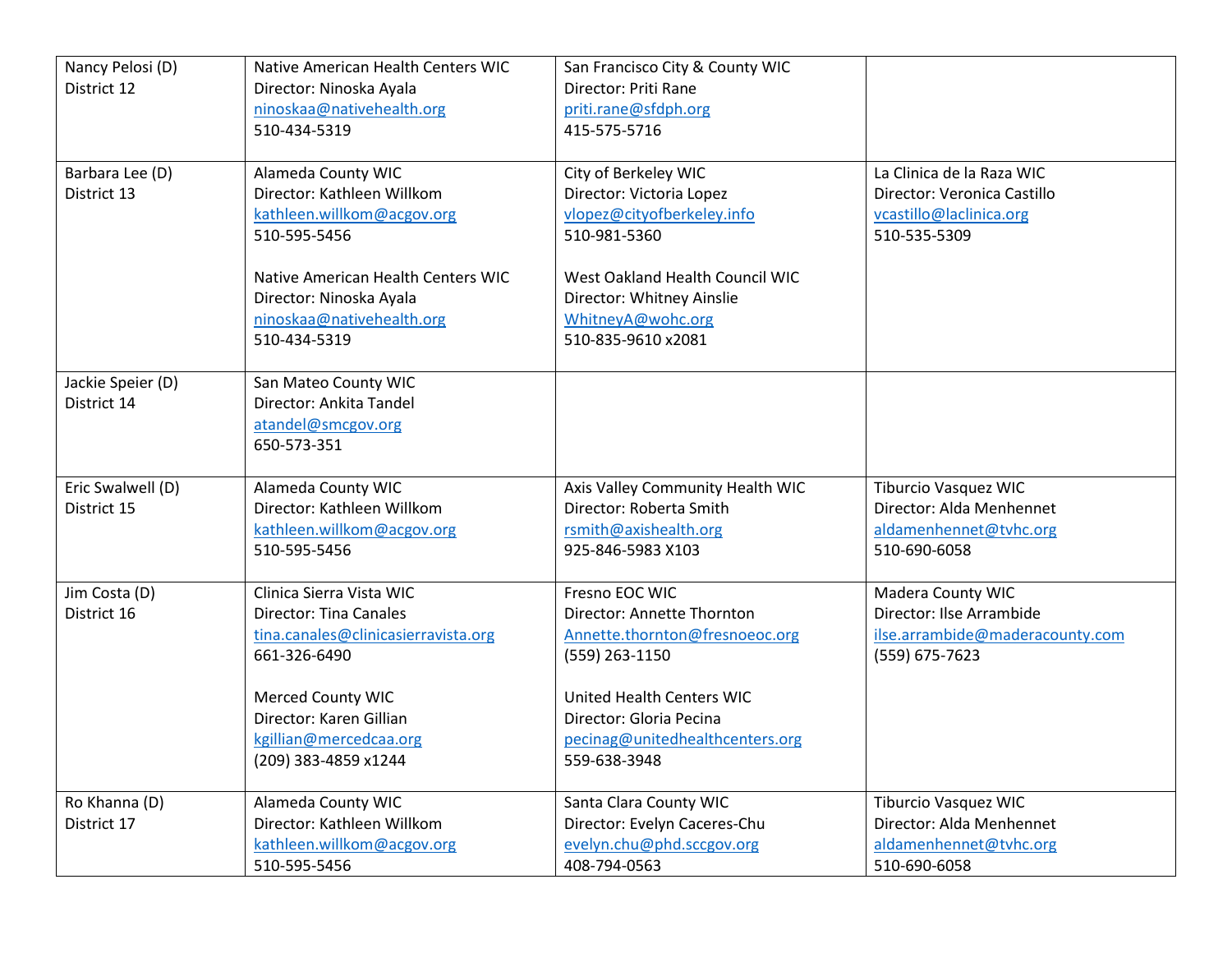| Anna Eshoo (D)<br>District 18     | <b>Community Bridges WIC</b><br>Director: Dana Wagner<br>Santa Clara County WIC<br>Director: Evelyn Caceres-Chu<br>evelyn.chu@phd.sccgov.org                                                                                   | Indian Health Center of Santa Clara WIC<br>Director: Gina Muto<br>gmuto@ihcscv.org<br>408-445-3400 x216          | San Mateo County WIC<br>Director: Ankita Tandel<br>atandel@smcgov.org<br>650-573-351                                         |
|-----------------------------------|--------------------------------------------------------------------------------------------------------------------------------------------------------------------------------------------------------------------------------|------------------------------------------------------------------------------------------------------------------|------------------------------------------------------------------------------------------------------------------------------|
| Zoe Lofgren (D)<br>District 19    | 408-794-0563<br>Gardner Family Health Network, Inc WIC<br>Director: Kim Potter<br>kpotter@gfhn.org<br>408-272-6030                                                                                                             | Indian Health Center of Santa Clara WIC<br>Director: Gina Muto<br>gmuto@ihcscv.org<br>408-445-3400 x216          | Santa Clara County WIC<br>Director: Evelyn Caceres-Chu<br>evelyn.chu@phd.sccgov.org<br>408-794-0563                          |
| Jimmy Pannetta (D)<br>District 20 | <b>Community Bridges WIC</b><br>Director: Dana Wagner<br>danaw@sccwic.org<br>831-722-7121<br>Santa Clara County WIC<br>Director: Evelyn Caceres-Chu<br>evelyn.chu@phd.sccgov.org<br>408-794-0563                               | Monterey County WIC<br>Director: Niaomi Hrepich<br>hrepichns@co.monterey.ca.us<br>831-796-2872                   | San Benito Health Foundation WIC<br>Director: Rosa Vivian Fernandez<br>rvfernandez@sanbenitohealth.org<br>831-637-6871 x6401 |
| David Valadao (R)<br>District 21  | Community Action Partnership of Kern<br><b>WIC</b><br>Director: Lorna Speight<br>Ispeigh@capk.org<br>(661) 327-3074<br>United Health Centers WIC<br>Director: Gloria Pecina<br>pecinag@unitedhealthcenters.org<br>559-638-3948 | Clinica Sierra Vista WIC<br><b>Director: Tina Canales</b><br>tina.canales@clinicasierravista.org<br>661-326-6490 | Kings County Health Department WIC<br>Director: Michelle Bieber<br>michelle.bieber@co.kings.ca.us<br>559-852-2588            |
| Vacant<br>District 22             | Fresno EOC WIC<br>Director: Annette Thornton<br>Annette.thornton@fresnoeoc.org<br>(559) 263-1150                                                                                                                               | <b>Tulare County WIC</b><br>Director: Sarah Smith<br>ssmith@tularecounty.ca.gov<br>559-623-0801                  | <b>United Health Centers WIC</b><br>Director: Gloria Pecina<br>pecinag@unitedhealthcenters.org<br>559-638-3948               |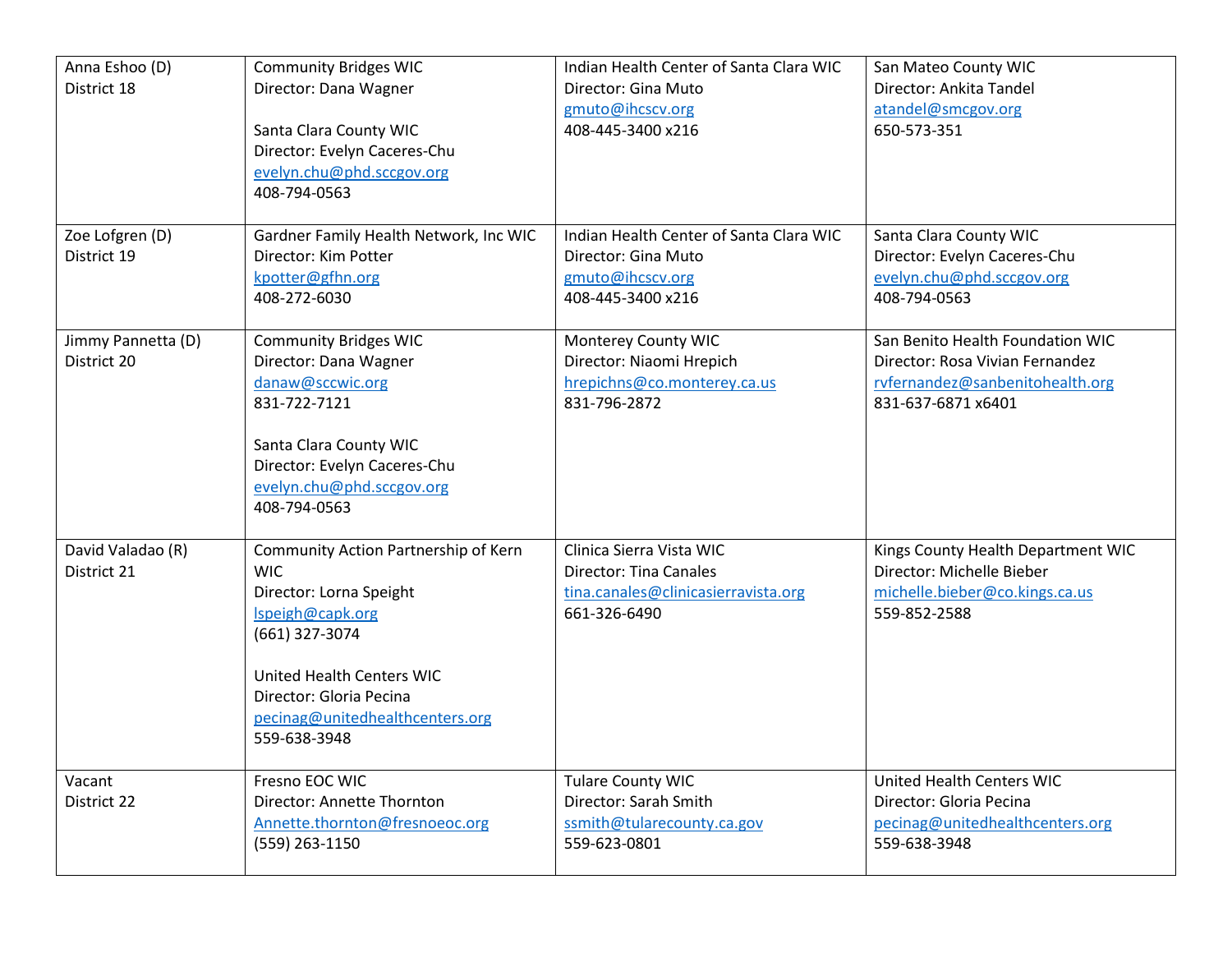| Kevin McCarthy (R) | Community Action Partnership of Kern | Clinica Sierra Vista WIC                 | <b>Tulare County WIC</b>   |
|--------------------|--------------------------------------|------------------------------------------|----------------------------|
| District 23        | <b>WIC</b>                           | <b>Director: Tina Canales</b>            | Director: Sarah Smith      |
|                    | Director: Lorna Speight              | tina.canales@clinicasierravista.org      | ssmith@tularecounty.ca.gov |
|                    | Ispeigh@capk.org                     | 661-326-6490                             | 559-623-0801               |
|                    | (661) 327-3074                       |                                          |                            |
|                    |                                      |                                          |                            |
| Salud Carbajal (D) | San Luis Obispo Health Agency WIC    | Santa Barbara County WIC                 |                            |
| District 24        | Director: Jane Boone-Brechwald       | Director: Susan Liles                    |                            |
|                    | jboone@co.slo.ca.us                  | susan.liles@sbcphd.org                   |                            |
|                    | 805-781-5571                         | 805-681-5279                             |                            |
|                    |                                      |                                          |                            |
| Mike Garcia (R)    | Antelope Valley WIC                  | Northeast Valley Health Corp. WIC        | Ventura County WIC Program |
| District 25        | Director: Pamela Stanley             | Director: Joy Ahrens                     | Director: Laura Flores     |
|                    | Pamela.Stanley@avhospital.org        | joyahrens@nevhc.org                      | Laura.Flores@ventura.org   |
|                    | 661-726-6305                         | 818-898-1388 x41605                      | 805-981-5273               |
|                    |                                      |                                          |                            |
| Julia Brownley (D) | Ventura County WIC Program           |                                          |                            |
| District 26        | Director: Laura Flores               |                                          |                            |
|                    | Laura.Flores@ventura.org             |                                          |                            |
|                    | 805-981-5273                         |                                          |                            |
|                    |                                      |                                          |                            |
| Judy Chu (D)       | Pasadena WIC Program                 | Public Health Foundation Enterprises WIC |                            |
| District 27        | Director: Charlene Chen              | Director: Kiran Saluja                   |                            |
|                    | cchen@cityofpasadena.net             | kiran@phfewic.org                        |                            |
|                    | 626-744-6521                         | 626-856-6650                             |                            |
|                    |                                      |                                          |                            |
| Adam Schiff (D)    | Northeast Valley Health Corp. WIC    | Public Health Foundation Enterprises WIC |                            |
| District 28        | Director: Joy Ahrens                 | Director: Kiran Saluja                   |                            |
|                    | joyahrens@nevhc.org                  | kiran@phfewic.org                        |                            |
|                    | 818-898-1388 x41605                  | 626-856-6650                             |                            |
|                    |                                      |                                          |                            |
| Tony Cardenas (D)  | Northeast Valley Health Corp. WIC    |                                          |                            |
| District 29        | Director: Joy Ahrens                 |                                          |                            |
|                    | joyahrens@nevhc.org                  |                                          |                            |
|                    | 818-898-1388 x41605                  |                                          |                            |
|                    |                                      |                                          |                            |
|                    |                                      |                                          |                            |
|                    |                                      |                                          |                            |
|                    |                                      |                                          |                            |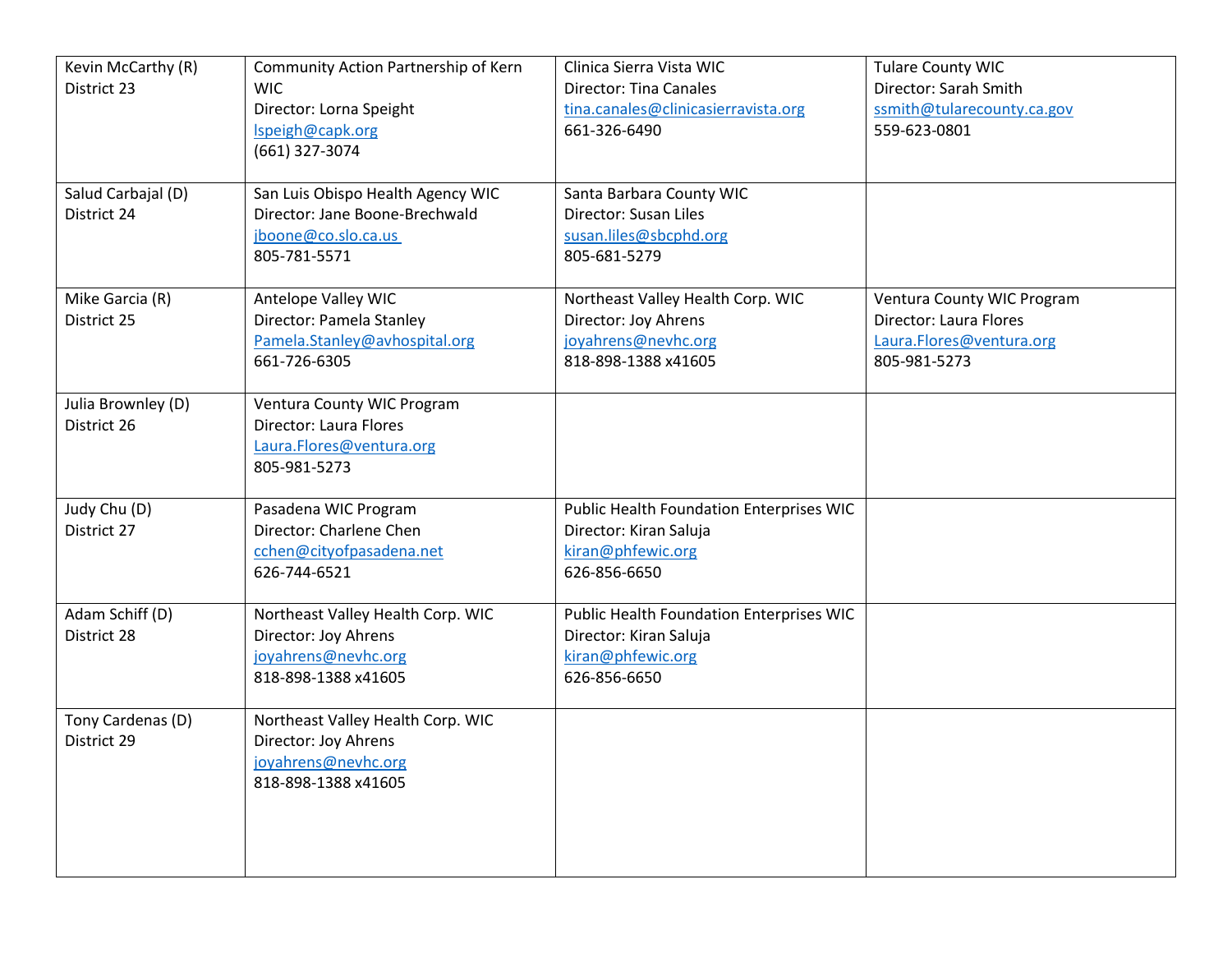| Brad Sherman (D)<br>Distrit 30 | Northeast Valley Health Corp. WIC<br>Director: Joy Ahrens |                                                |                                |
|--------------------------------|-----------------------------------------------------------|------------------------------------------------|--------------------------------|
|                                | joyahrens@nevhc.org                                       |                                                |                                |
|                                | 818-898-1388 x41605                                       |                                                |                                |
|                                |                                                           |                                                |                                |
| Pete Aguilar (D)               | Inland Behavioral & Health Center WIC                     | Riverside/San Bernardino Indian Health         | San Bernardino County WIC      |
| District 31                    | Director: Jo-Ann Gallagher                                | Services WIC                                   | Director: Heather Wellons-Blum |
|                                | jgallagher@ibhealth.org                                   | Director: Afua Gyaami-Khumalo                  | hblum-wellons@dph.sbcounty.gov |
|                                | 909-708-8158                                              | akhumalo@rsbcihi.org                           | 909-388-5669                   |
|                                |                                                           | 951-849-4761 x1433                             |                                |
| Grace Napolitano (D)           | Public Health Foundation Enterprises WIC                  |                                                |                                |
| District 32                    | Director: Kiran Saluja                                    |                                                |                                |
|                                | kiran@phfewic.org                                         |                                                |                                |
|                                | 626-856-6650                                              |                                                |                                |
| Ted Lieu (D)                   |                                                           |                                                |                                |
| District 33                    |                                                           |                                                |                                |
| Jimmy Gomez (D)                | Public Health Foundation Enterprises WIC                  |                                                |                                |
| District 34                    | Director: Kiran Saluja                                    |                                                |                                |
|                                | kiran@phfewic.org                                         |                                                |                                |
|                                | 626-856-6650                                              |                                                |                                |
| Norma Torres (D)               | Public Health Foundation Enterprises WIC                  | San Bernardino County WIC                      |                                |
| District 35                    | Director: Kiran Saluja<br>kiran@phfewic.org               | Director: Heather Wellons-Blum                 |                                |
|                                | 626-856-6650                                              | hblum-wellons@dph.sbcounty.gov<br>909-388-5669 |                                |
|                                |                                                           |                                                |                                |
| Raul Ruiz (D)                  | Inland Behavioral & Health Center WIC                     | Riverside/San Bernardino Indian Health         | San Ysidro Health Center WIC   |
| District 36                    | Director: Jo-Ann Gallagher                                | Services WIC                                   | Director: Rebecca Gills        |
|                                | jgallagher@ibhealth.org                                   | Director: Afua Gyaami-Khumalo                  | rebecca.gills@syhc.org         |
|                                | 909-708-8158                                              | akhumalo@rsbcihi.org                           | 619-662-4100 x4613             |
|                                |                                                           | 951-849-4761 x1433                             |                                |
|                                | Riverside County WIC                                      |                                                |                                |
|                                | Director: Gayle Hoxter                                    |                                                |                                |
|                                | ghoxter@ruhealth.org<br>951-358-5059                      |                                                |                                |
|                                |                                                           |                                                |                                |
|                                |                                                           |                                                |                                |
|                                |                                                           |                                                |                                |
|                                |                                                           |                                                |                                |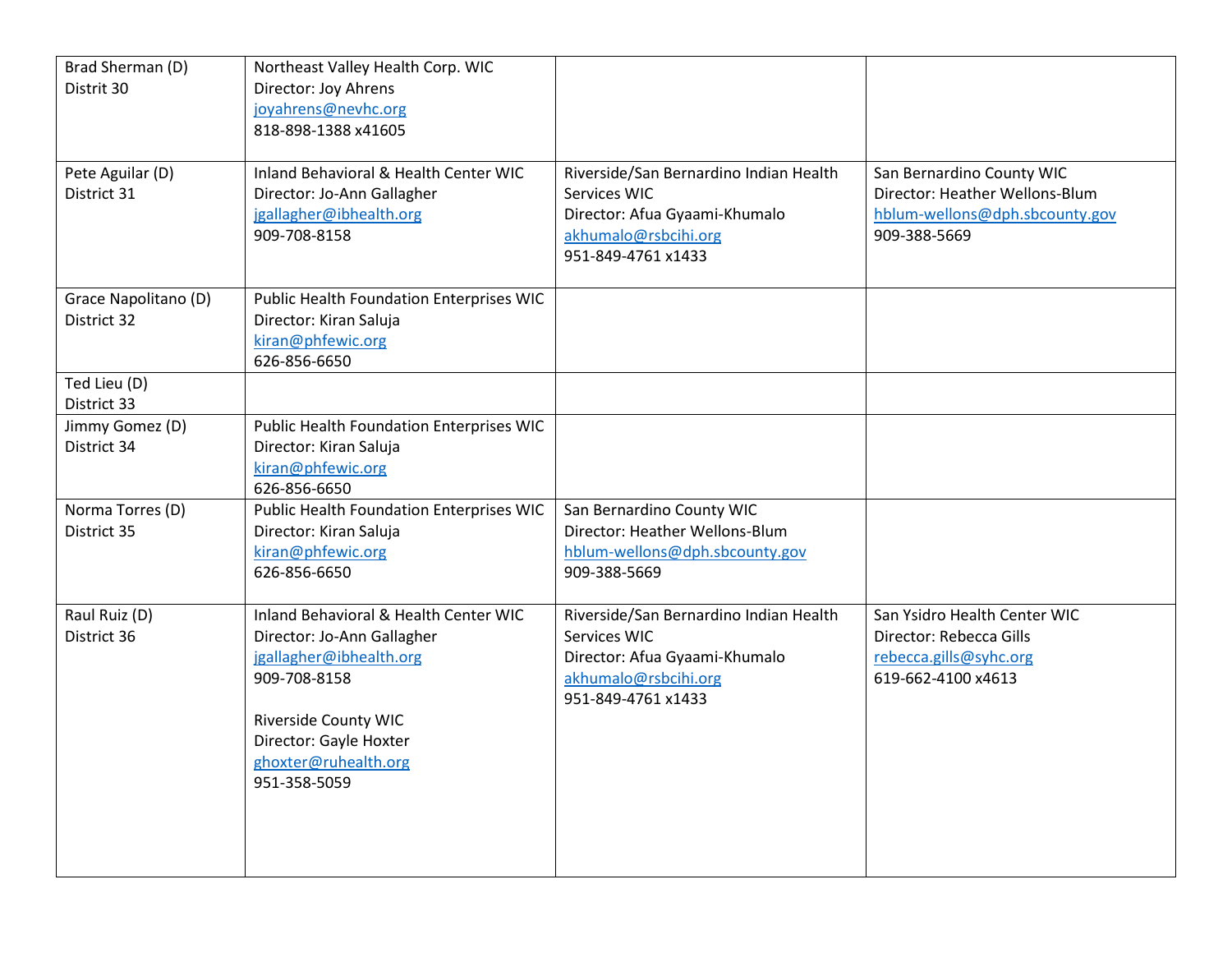| Karen Bass (D)<br>District 37 | Public Health Foundation Enterprises WIC<br>Director: Kiran Saluja | The Lundquist Institute WIC<br>Director: Marisela Montoya | Watts Healthcare Corporation WIC<br>Director: Suparb Chiaravanont |
|-------------------------------|--------------------------------------------------------------------|-----------------------------------------------------------|-------------------------------------------------------------------|
|                               | kiran@phfewic.org                                                  | mmontoya@SLAHP.ORG                                        |                                                                   |
|                               | 626-856-6650                                                       | 323-757-7244 x224                                         |                                                                   |
|                               |                                                                    |                                                           |                                                                   |
|                               |                                                                    |                                                           |                                                                   |
| Linda Sanchez (D)             | Public Health Foundation Enterprises WIC                           |                                                           |                                                                   |
| District 38                   | Director: Kiran Saluja                                             |                                                           |                                                                   |
|                               | kiran@phfewic.org                                                  |                                                           |                                                                   |
|                               | 626-856-6650                                                       |                                                           |                                                                   |
| Young Kim (R)                 | Orange County WIC                                                  | Public Health Foundation Enterprises WIC                  |                                                                   |
| District 39                   | Director: Maridet Ibanez                                           | Director: Kiran Saluja                                    |                                                                   |
|                               |                                                                    | kiran@phfewic.org                                         |                                                                   |
|                               |                                                                    | 626-856-6650                                              |                                                                   |
| Lucille Roybal-Allard (D)     | Public Health Foundation Enterprises WIC                           | The Lundquist Institute WIC                               | Watts Healthcare Corporation WIC                                  |
| District 40                   | Director: Kiran Saluja                                             | Director: Marisela Montoya                                | Director: Suparb Chiaravanont                                     |
|                               | kiran@phfewic.org                                                  | mmontoya@SLAHP.ORG                                        | suparb.chiaravanont@wattshealth.org                               |
|                               | 626-856-6650                                                       | 323-757-7244 x224                                         | 323-776-3101 x4511                                                |
| Mark Takano (D)               | <b>Riverside County WIC</b>                                        |                                                           |                                                                   |
| District 41                   | Director: Gayle Hoxter                                             |                                                           |                                                                   |
|                               | ghoxter@ruhealth.org                                               |                                                           |                                                                   |
|                               | 951-358-5059                                                       |                                                           |                                                                   |
| Ken Calvert (R)               | Riverside/San Bernardino Indian Health                             | <b>Riverside County WIC</b>                               |                                                                   |
| District 42                   | Services WIC                                                       | Director: Gayle Hoxter                                    |                                                                   |
|                               | Director: Afua Gyaami-Khumalo                                      | ghoxter@ruhealth.org                                      |                                                                   |
|                               | akhumalo@rsbcihi.org                                               | 951-358-5059                                              |                                                                   |
|                               | 951-849-4761 x1433                                                 |                                                           |                                                                   |
| Maxine Waters (D)             | Public Health Foundation Enterprises WIC                           | The Lundquist Institute WIC                               | Watts Healthcare Corporation WIC                                  |
| District 43                   | Director: Kiran Saluja                                             | Director: Marisela Montoya                                | Director: Suparb Chiaravanont                                     |
|                               | kiran@phfewic.org                                                  | mmontoya@SLAHP.ORG                                        | suparb.chiaravanont@wattshealth.org                               |
|                               | 626-856-6650                                                       | 323-757-7244 x224                                         | 323-776-3101 x4511                                                |
|                               |                                                                    |                                                           |                                                                   |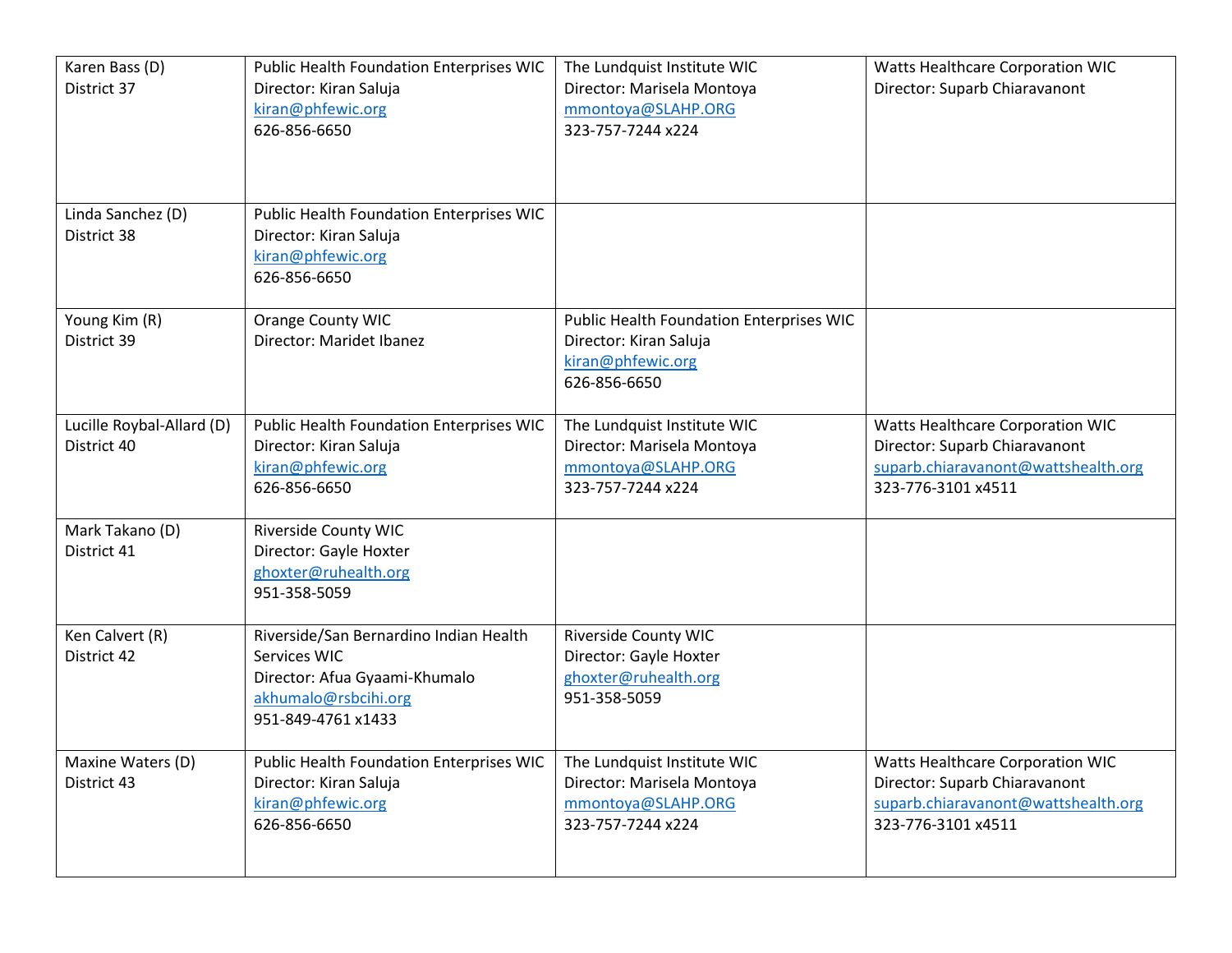| Nanette Barragan (D)<br>District 44<br>Katie Porter (D)<br>District 45 | Public Health Foundation Enterprises WIC<br>Director: Kiran Saluja<br>kiran@phfewic.org<br>626-856-6650<br><b>Camino Health Center WIC</b><br>Director: Megan Esparza<br>mesparza@caminohc.org<br>949-488-7696                                                          | The Lundquist Institute WIC<br>Director: Marisela Montoya<br>mmontoya@SLAHP.ORG<br>323-757-7244 x224<br><b>Orange County WIC</b><br>Director: Maridet Ibanez<br>mibanez@ochca.com<br>714-347-4507 | Watts Healthcare Corporation WIC<br>Director: Suparb Chiaravanont<br>suparb.chiaravanont@wattshealth.org<br>323-776-3101 x4511 |
|------------------------------------------------------------------------|-------------------------------------------------------------------------------------------------------------------------------------------------------------------------------------------------------------------------------------------------------------------------|---------------------------------------------------------------------------------------------------------------------------------------------------------------------------------------------------|--------------------------------------------------------------------------------------------------------------------------------|
| Luis Correa (D)<br>District 46                                         | Orange County WIC<br>Director: Maridet Ibanez<br>mibanez@ochca.com<br>714-347-4507                                                                                                                                                                                      | Planned Parenthood of Orange & San<br><b>Bernardino Counties WIC</b><br>Director: Irene Salazar<br>isalazar@pposbc.org<br>714-633-6373                                                            |                                                                                                                                |
| Alan Lowenthal (D)<br>District 47                                      | Long Beach Department of Public Health<br><b>WIC</b><br>Director: Mei-Jyh Wang<br>Mei-jyh. Wang@longbeach.gov<br>562-570-4475<br>Planned Parenthood of Orange & San<br><b>Bernardino Counties WIC</b><br>Director: Irene Salazar<br>isalazar@pposbc.org<br>714-633-6373 | Orange County WIC<br>Director: Maridet Ibanez<br>mibanez@ochca.com<br>714-347-4507                                                                                                                | Public Health Foundation Enterprises WIC<br>Director: Kiran Saluja<br>kiran@phfewic.org<br>626-856-6650                        |
| Michelle Steel <sup>®</sup><br>District 48                             | Public Health Foundation Enterprises WIC<br>Director: Kiran Saluja<br>kiran@phfewic.org<br>626-856-6650                                                                                                                                                                 | Planned Parenthood of Orange & San<br><b>Bernardino Counties WIC</b><br>Director: Irene Salazar                                                                                                   |                                                                                                                                |
| Mike Levin (D)<br>District 49                                          | <b>American Red Cross WIC</b><br>Director: Ann Anderson<br>ann.anderson@redcross.org<br>858-309-1219                                                                                                                                                                    | <b>Camino Health Center WIC</b><br>Director: Megan Esparza<br>mesparza@caminohc.org<br>949-488-7696                                                                                               | S.D.S.U. Foundation WIC<br>Director: Norliza Tayag-Cruz<br>ncruz@sdsuwic.org<br>858-505-3070                                   |